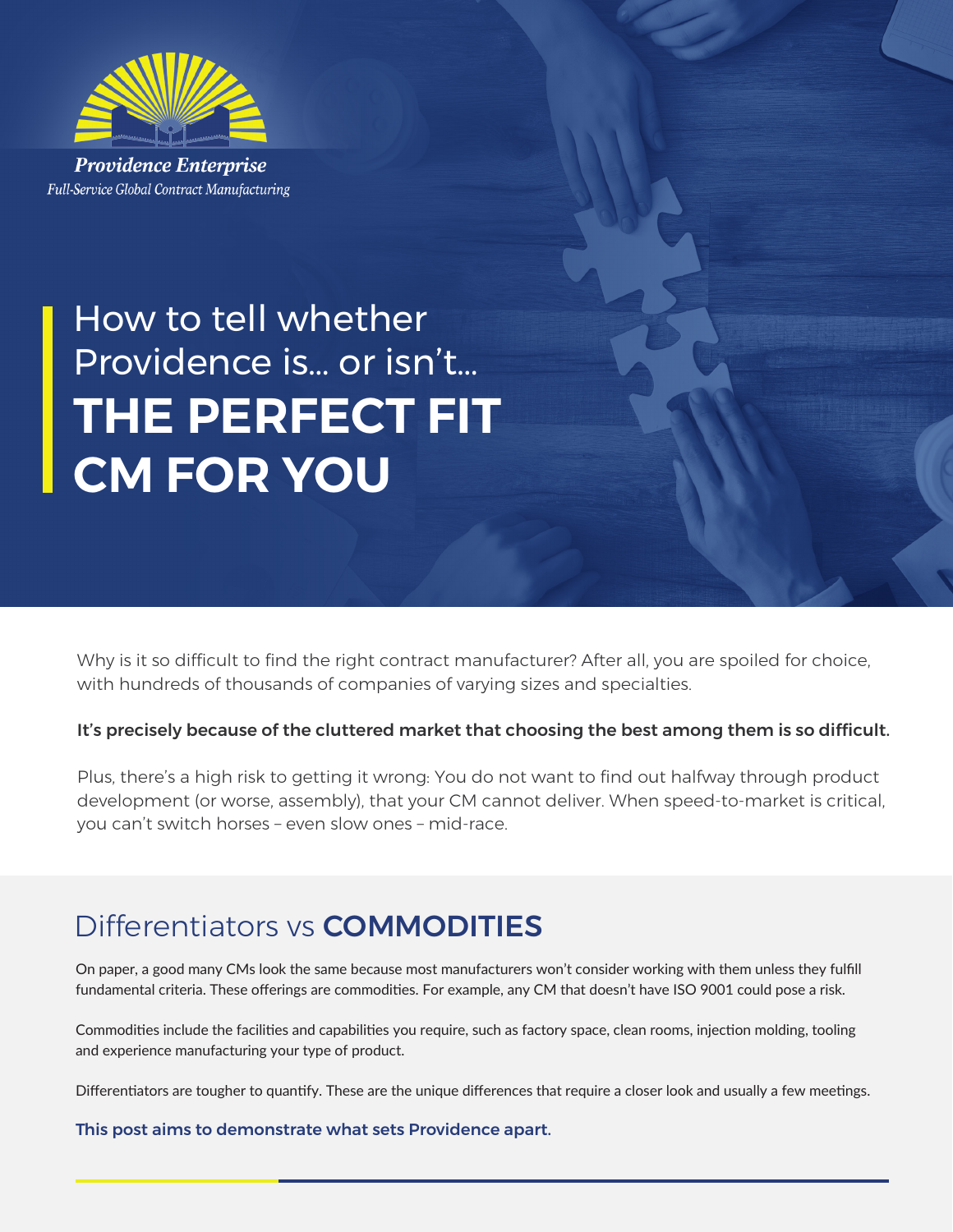#### **BUT FIRST:**

## When Providence *Isn't* THE RIGHT CM FOR YOU

If you have all the design and manufacturing resources and expertise you need in-house, you don't need us. In fact, you don't need a CM at all.

#### If you only need help with one small

process in the manufacturing chain AND are certain you will never need to grow, scale up production or expand your offerings, consider small, single function CMs.

If you have your heart set on one of the 5 largest CMs because you yourself are big enough for them to prioritize your work (over, say, Apple or Toyota) when things get tough, well, you are probably already on their client list. If not, keep reading. You may be surprised at what Providence can offer.



Check out our infographic on "right-sizing" your CM choice.

### **AND NOW...**

## The Providence Differentiators: WHAT MAKES A PARTNER

There are four pillars that set Providence apart.



## Strategic Approach

Handing over a piece of your process to a third party can feel risky. We get that. However, we pride ourselves on partnerships in which our customers feel they have more control over their products and processes, not less.

When you come on board, you are immediately assigned a dedicated team that will work with you in the long-term. Sure, you might have only engaged us for one job, but most of our clients end up staying with us for years and even decades. This is in no small part because of the built trust and easy communication with a team who, from the very start, has been invested in understanding not only your project and products, but in your values, goals and work culture.



## Accountability to Brand

Success is how you build your brand and obtain the trust of your customers. Your brand's strength greatly impacts your reputation and earning power, and Providence takes every step (and then some) to ensure your intellectual property is **protected.** We are ISO 27001 certified and compliant with global, country and region-specific protection acts.

Our network of IP experts in several countries ensures your protection does not stop at borders. Let's take China, for example. While many of the stigmas and stereotypes about protecting IP in China are **undeserved,**  Providence ensures multiple layers of protection wherever we are.



## Manufacturing Excellence

Earlier, we pointed out that most CMs can boast of similar facilities and capabilities; some just do better than others.

Providence does it better. Vertical integration of our business means that not only can we provide experts for every phase of the design, development and production process, but that these experts talk to and consult one another regularly. They have amassed a great deal of interdisciplinary knowledge and so know when to involve colleagues to ensure there are no mistakes that will only become apparent further down the production line.

We pride ourselves on our Design for Excellence (DfX) methodology, which ensures that, beyond fitting technical specifications, your product has been designed for quality, usability, cost, manufacturability and numerous other considerations.